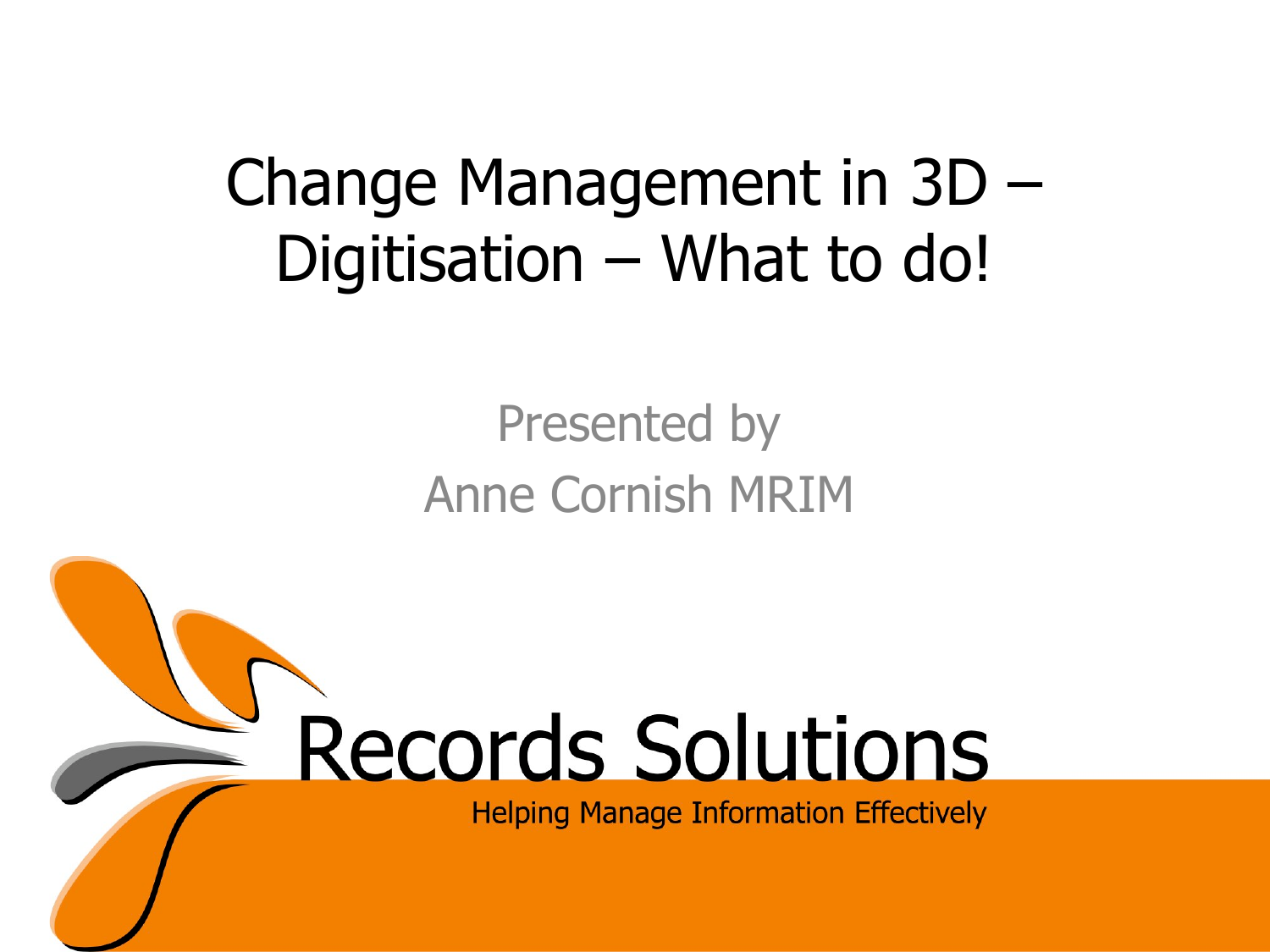# Who is Digitising Right Now?

- What was your driver?
	- Available space
	- Process improvement
	- Compliance
	- Less paper
- How is it working?
- If you are not digitising, why?
	- Cost
	- Lack of support
	- Staff still like paper



From This



To This

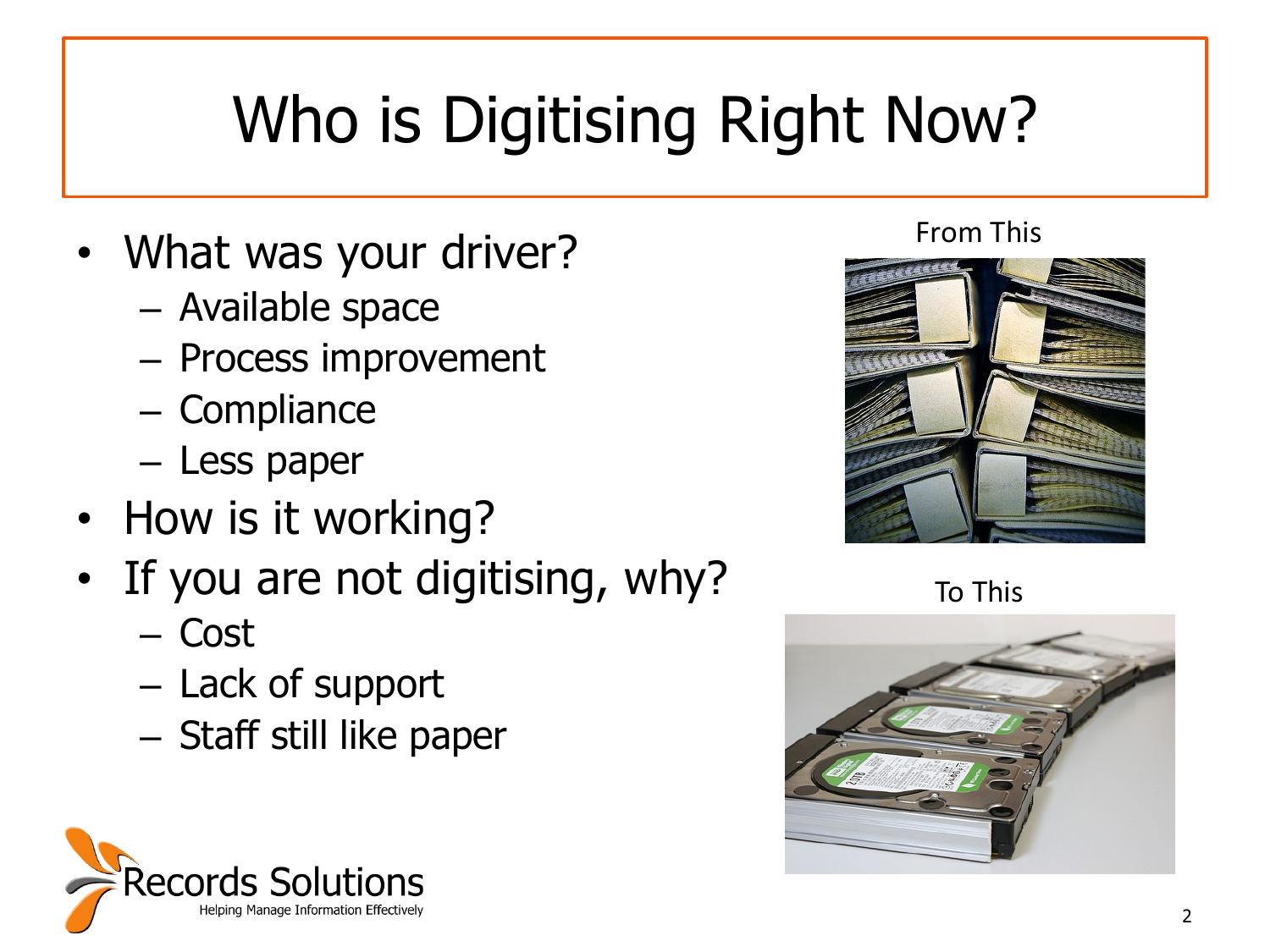# Lets talk about change…

- What change do you remember that was difficult or annoying?
- Enforced Change
	- Examples:
		- Word Perfect to Word (organisational decision)
		- Change of Government (enforced with a say)
		- Change to speed limits (enforced with a speed limit)
- Optional Change
	- Examples:
		- Purchase of pay TV
		- Analogue phone to smart phone

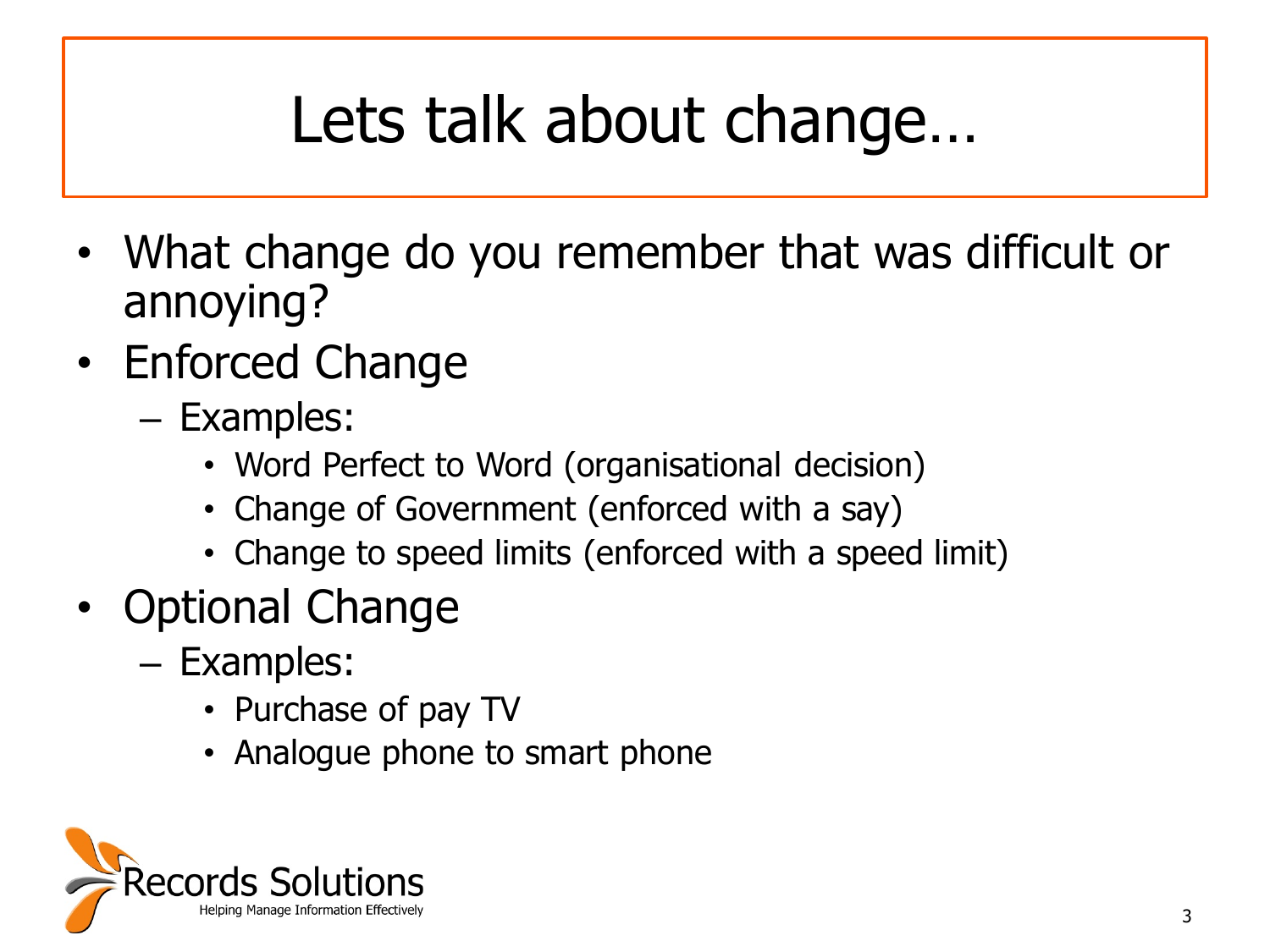### Lets talk about change…

#### **Quick Tip**

#### Enforced change works quicker than optional change...

#### But what about the headache?



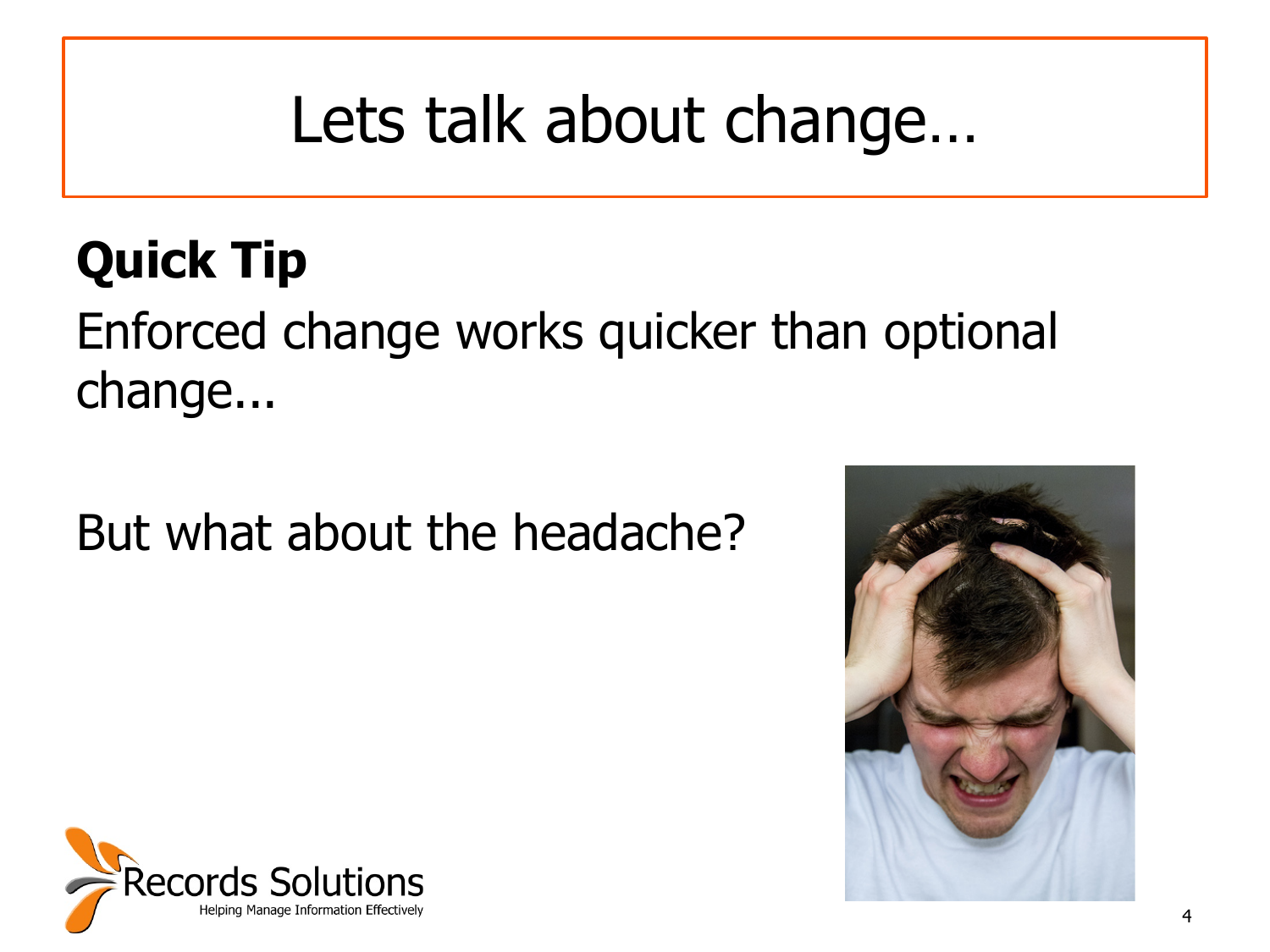#### Lets be empathetic and remember how change feels

#### **I need 4 volunteers!**

(I promise you will not be required to do anything that makes you look stupid...)



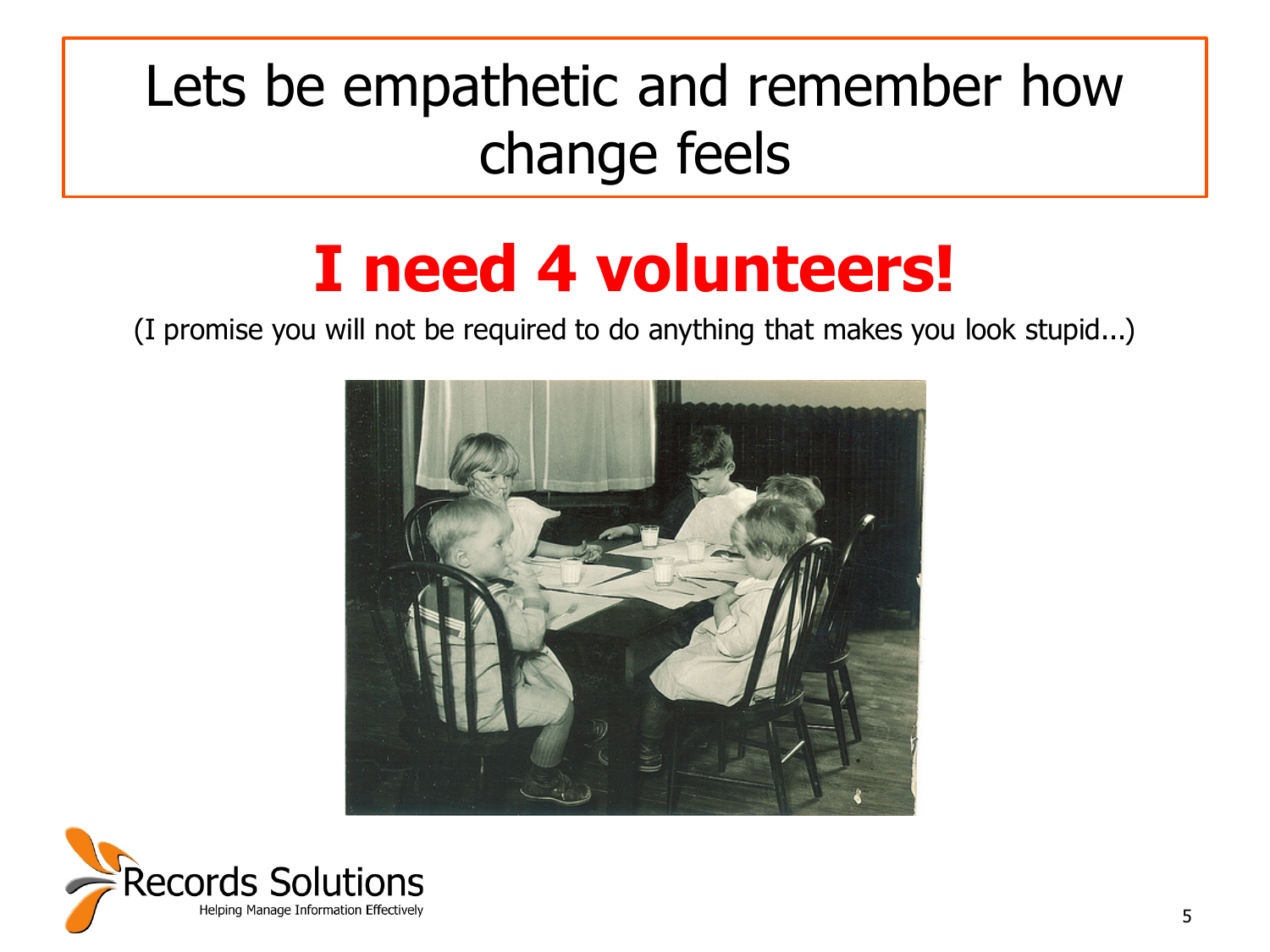# Enforced Change

- No justification
- No consultation
- No alternatives
- Just do it!

# How do you feel?

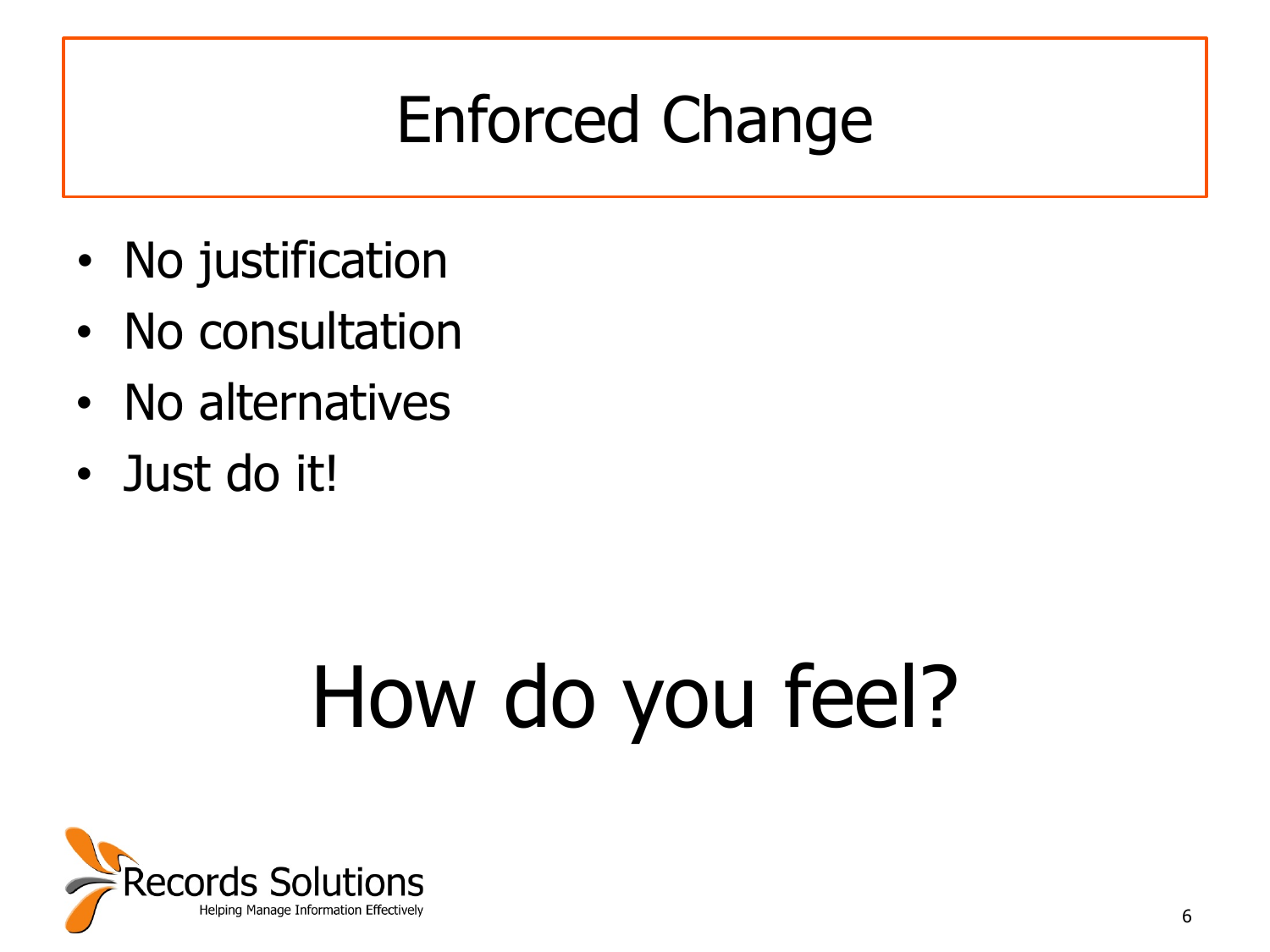# Enforced Change – With Consultation…

Due to excessive deaths with knives in the last few years, a new law was voted on and introduced within Australia. No person can carry or use a knife in their right hand. With modern technology a chip has been placed into each persons right hand which sets off an alarm when a knife is held.

- **Consultation**
- Difficult but there is a reason

# How do you feel?

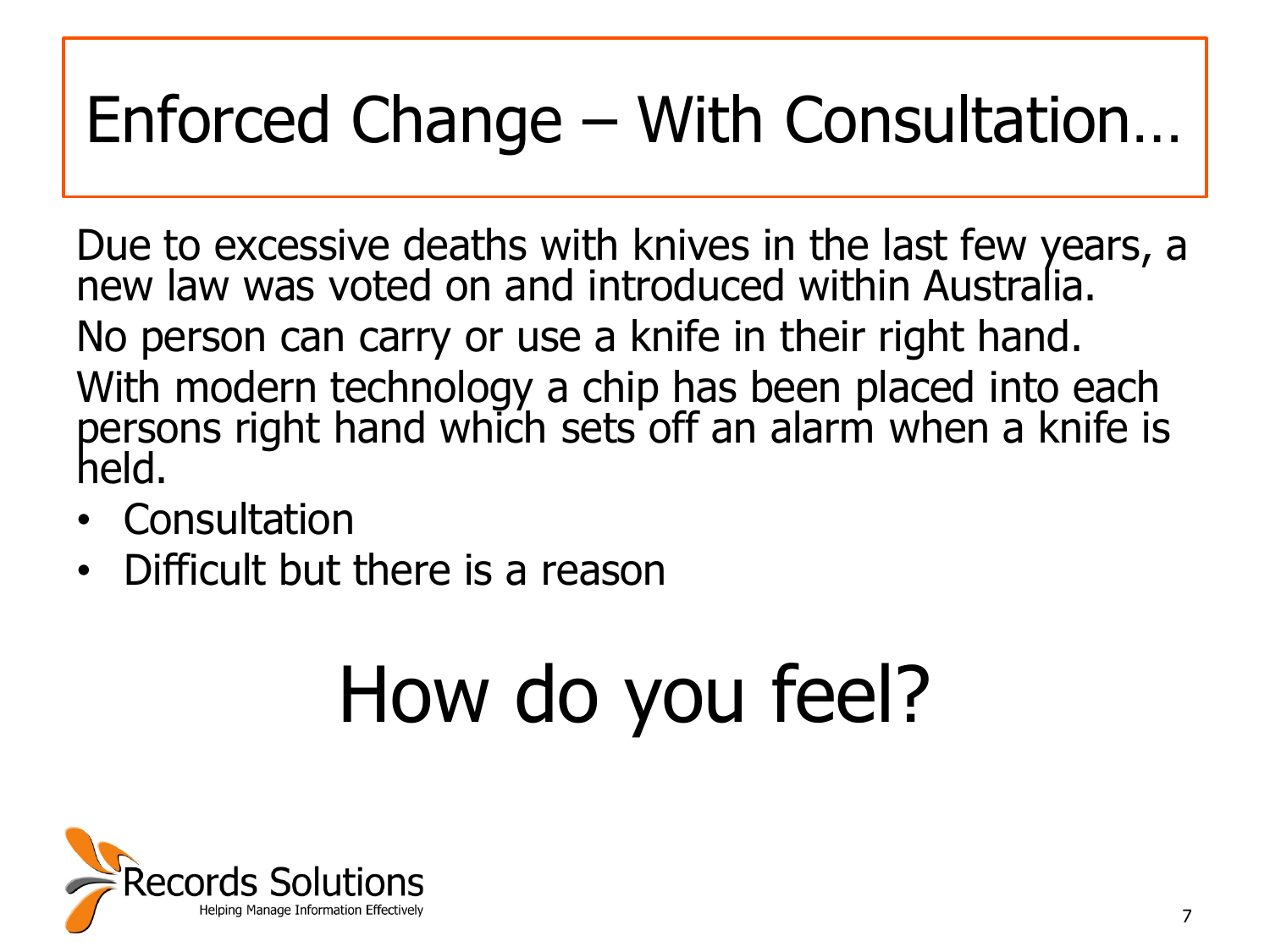# Change issues associated with Digitisation?

- Management support
- Process change
- Time required to implement
- And more

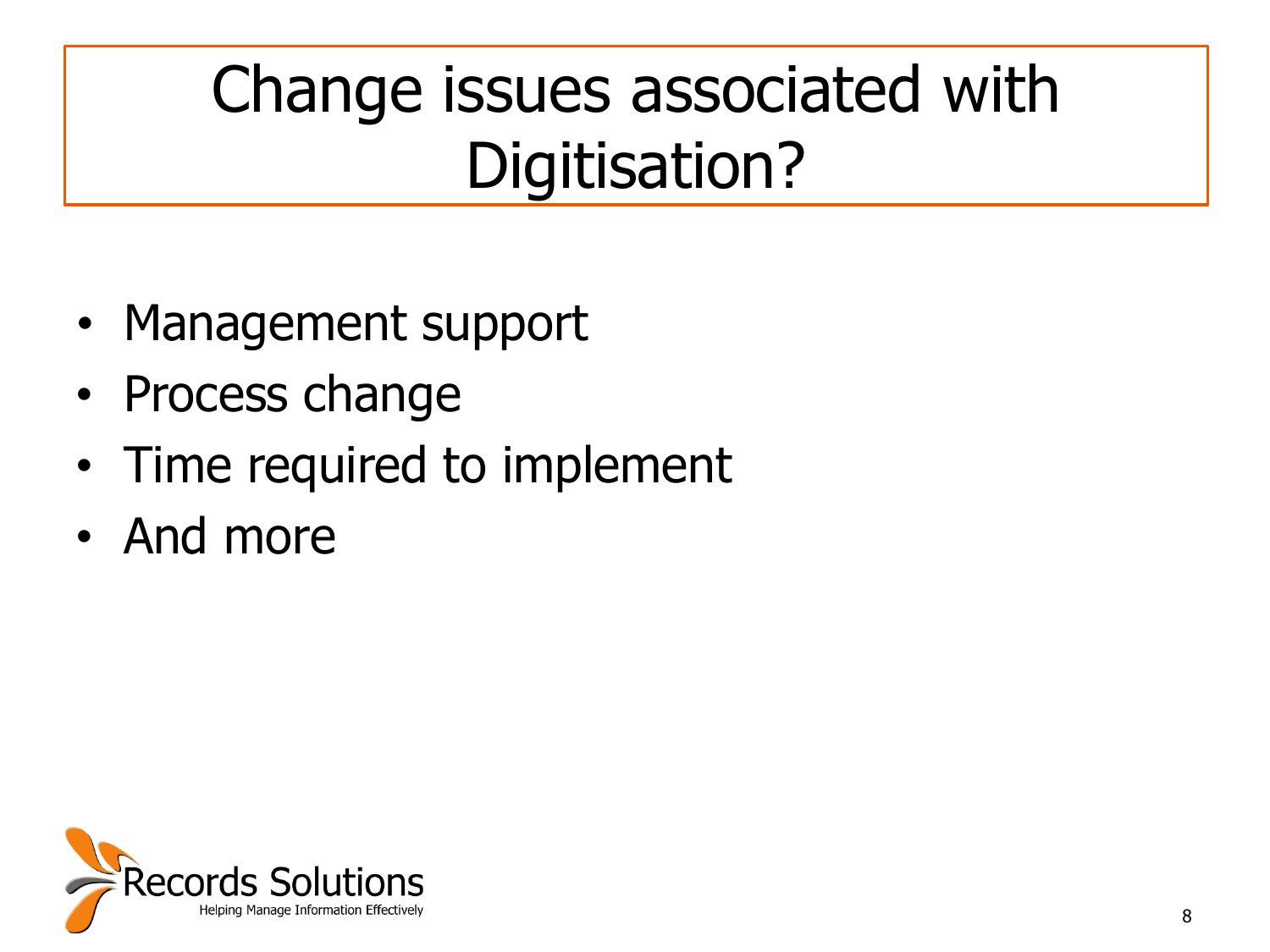### Now that we are Empathetic how do we tackle the change issues?

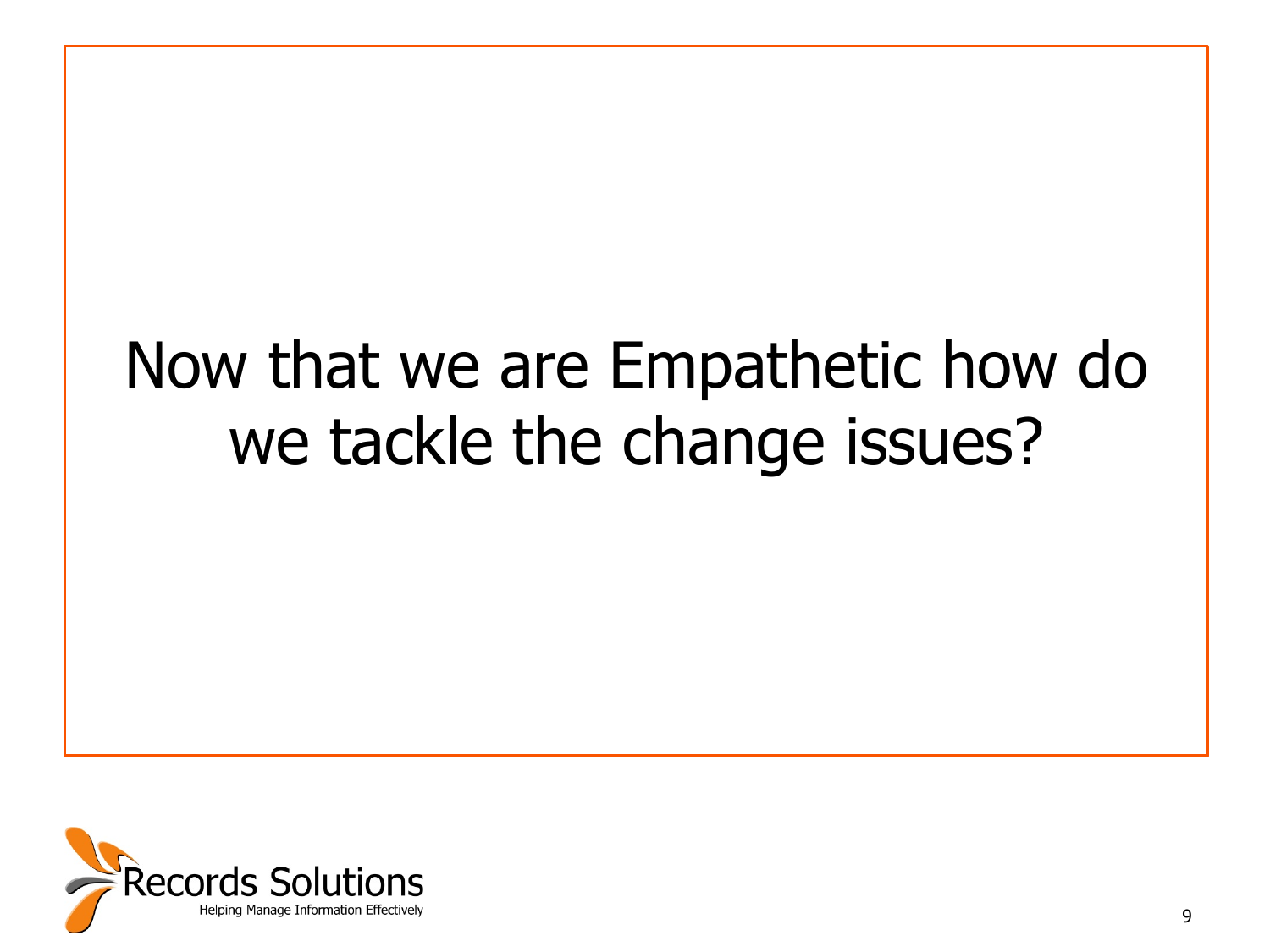## How do we tackle the change issues?

- Be clear and communicate benefits, staff want to do it or least try
- Staff must feel like they have been consulted
- Management support is crucial to assist with the enforced change aspect
- Adopt a plan and stick with it (deployment timings, training, communications, etc.)

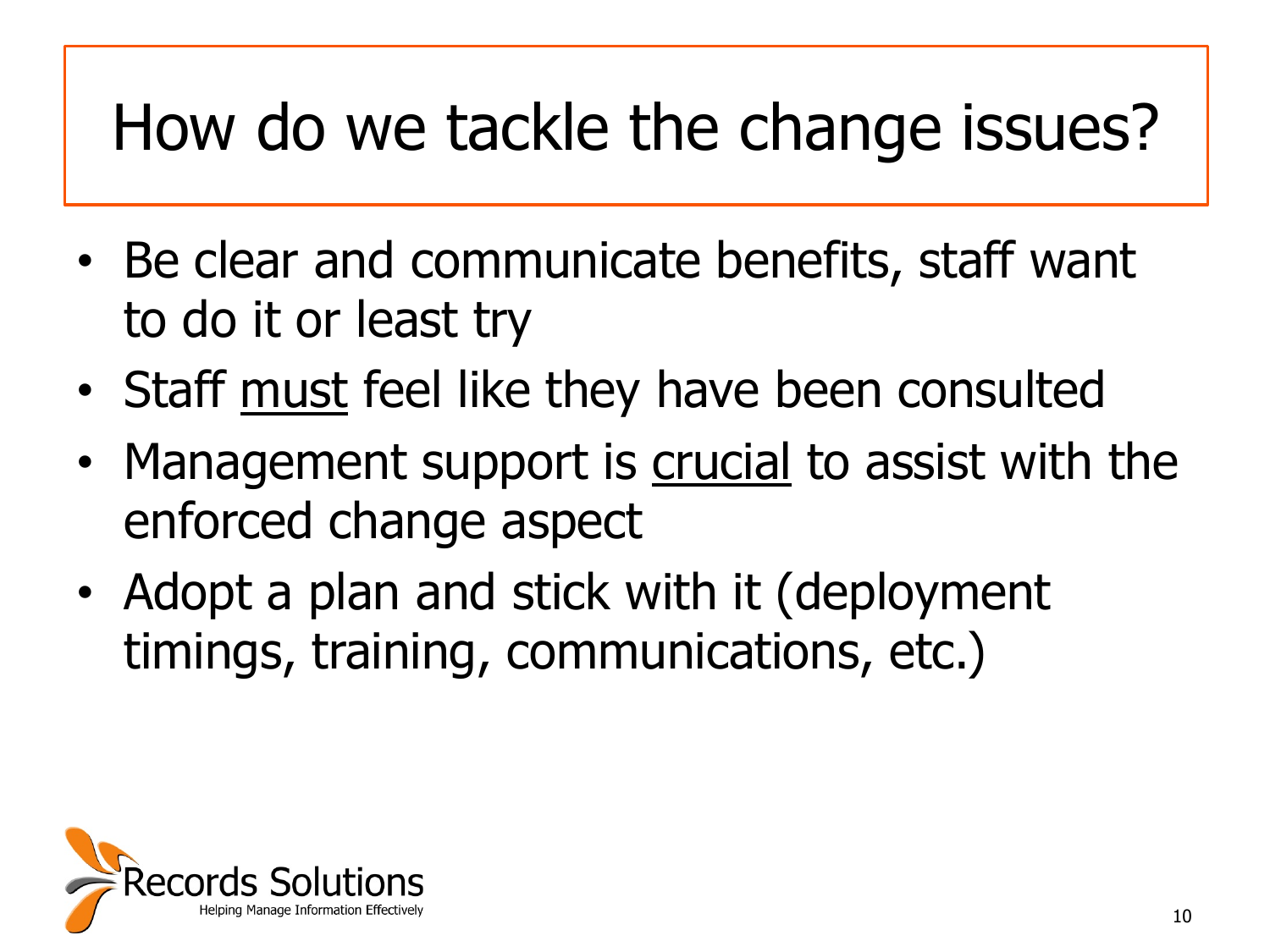## How do we tackle the change issues?

- You must address the procedural/process changes. There will be hidden processes or a domino effect.
- Don't forget the impact on records staff
- You must be approachable, empathetic and open to variances. Remember people buy people.